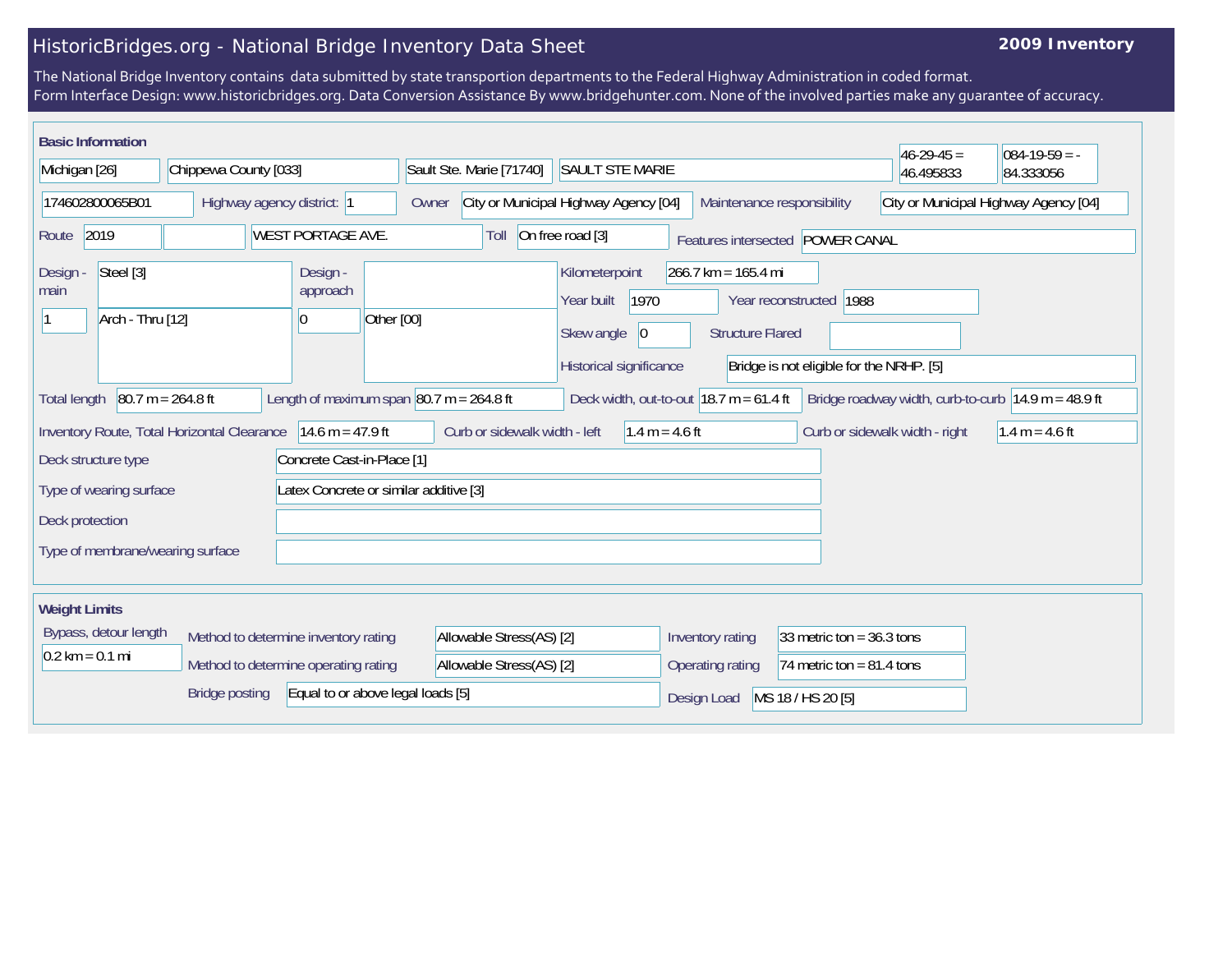| <b>Functional Details</b>                                                              |                                             |                                                                                         |                                                       |                      |  |  |  |  |  |
|----------------------------------------------------------------------------------------|---------------------------------------------|-----------------------------------------------------------------------------------------|-------------------------------------------------------|----------------------|--|--|--|--|--|
| 6028<br>Average daily truck traffi 4<br><b>Average Daily Traffic</b>                   | Year 2007<br>%                              | Future average daily traffic                                                            | 2018<br>10866<br>Year                                 |                      |  |  |  |  |  |
| Road classification<br>Other Principal Arterial (Urban) [14]                           | Lanes on structure 4                        |                                                                                         | Approach roadway width                                | $14.9 m = 48.9 ft$   |  |  |  |  |  |
| Type of service on bridge Highway-pedestrian [5]                                       | Bridge median                               |                                                                                         |                                                       |                      |  |  |  |  |  |
| Parallel structure designation<br>No parallel structure exists. [N]                    |                                             |                                                                                         |                                                       |                      |  |  |  |  |  |
| Type of service under bridge<br>Waterway [5]                                           | Lanes under structure<br>$ 0\rangle$        | Navigation control                                                                      |                                                       |                      |  |  |  |  |  |
| Navigation vertical clearanc<br>$0 = N/A$                                              | Navigation horizontal clearance $ 0 = N/A $ |                                                                                         |                                                       |                      |  |  |  |  |  |
| Minimum navigation vertical clearance, vertical lift bridge                            |                                             | Minimum vertical clearance over bridge roadway                                          |                                                       | $99.99 m = 328.1 ft$ |  |  |  |  |  |
| Minimum lateral underclearance reference feature Feature not a highway or railroad [N] |                                             |                                                                                         |                                                       |                      |  |  |  |  |  |
| Minimum lateral underclearance on right 99.9 = Unlimited                               |                                             | Minimum lateral underclearance on left $0 = N/A$                                        |                                                       |                      |  |  |  |  |  |
| Minimum Vertical Underclearance $ 0 = N/A $                                            |                                             | Minimum vertical underclearance reference feature Feature not a highway or railroad [N] |                                                       |                      |  |  |  |  |  |
| Appraisal ratings - underclearances N/A [N]                                            |                                             |                                                                                         |                                                       |                      |  |  |  |  |  |
|                                                                                        |                                             |                                                                                         |                                                       |                      |  |  |  |  |  |
| <b>Repair and Replacement Plans</b>                                                    |                                             |                                                                                         |                                                       |                      |  |  |  |  |  |
| Type of work to be performed                                                           | Work done by                                |                                                                                         |                                                       |                      |  |  |  |  |  |
|                                                                                        | Bridge improvement cost                     | Roadway improvement cost                                                                |                                                       |                      |  |  |  |  |  |
|                                                                                        | Length of structure improvement             |                                                                                         | Total project cost                                    |                      |  |  |  |  |  |
|                                                                                        | Year of improvement cost estimate           |                                                                                         |                                                       |                      |  |  |  |  |  |
|                                                                                        | Border bridge - state                       |                                                                                         | Border bridge - percent responsibility of other state |                      |  |  |  |  |  |
|                                                                                        | Border bridge - structure number            |                                                                                         |                                                       |                      |  |  |  |  |  |